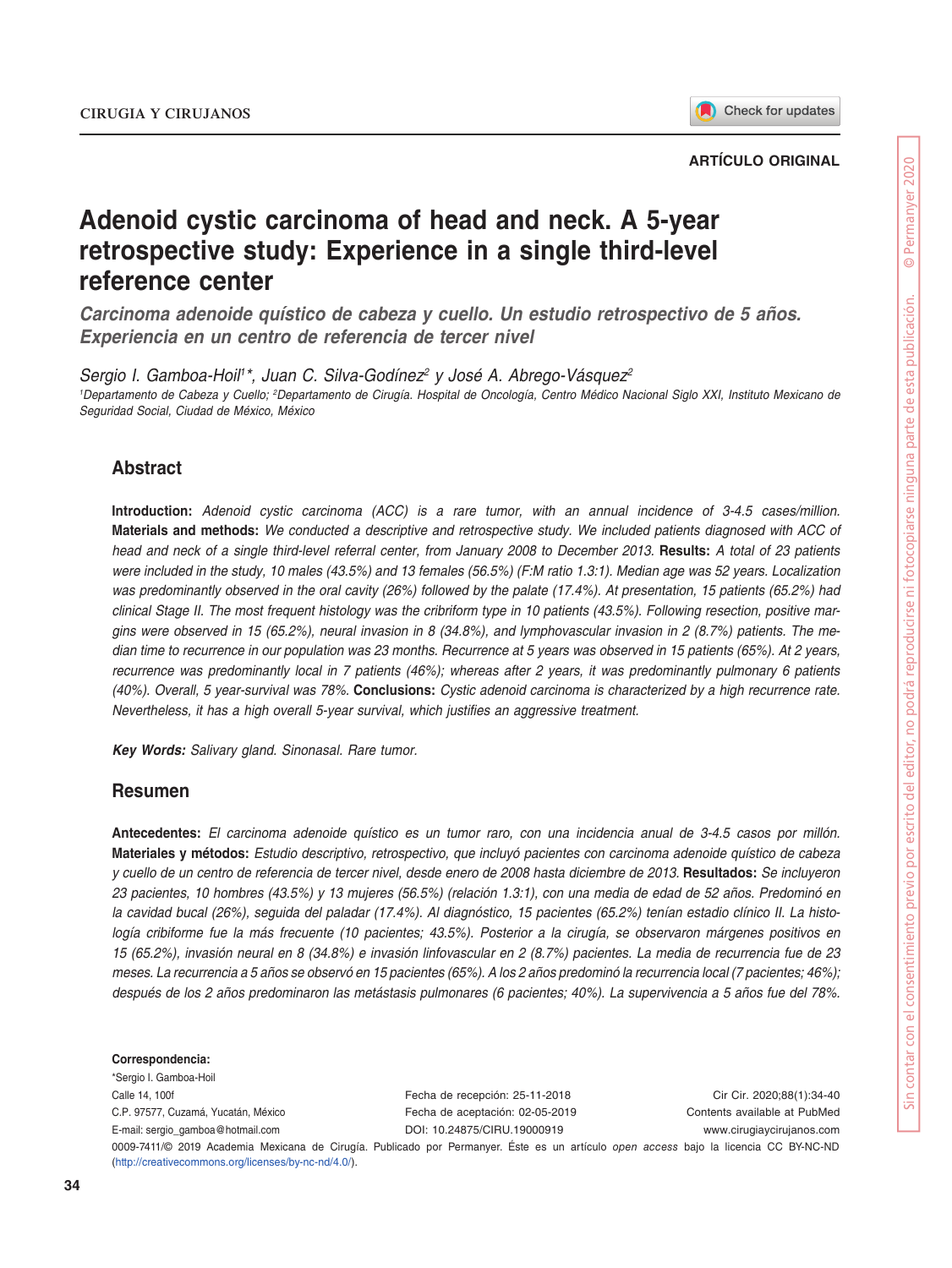**Conclusiones:** *El carcinoma adenoide quístico se caracteriza por una alta tasa de recurrencia. Sin embargo, tiene una alta supervivencia global a 5 años, lo que justifica un tratamiento agresivo.*

*Palabras Clave: Glándula salival. Sinonasal. Tumor raro.*

# **Introduction**

Adenoid cystic carcinoma (ACC) is a rare tumor, with an annual incidence of 3-4.5 cases per million. It represents < 2% of all head and neck malignancies and about 40-50% of the neoplasms of salivary glands. Malignant tumors of the salivary glands represent 2-4% of all cancers of the head and neck<sup>1,2</sup>.

ACC is mostly observed in the middle age, between the  $5<sup>th</sup>$  and  $6<sup>th</sup>$  decades of life<sup>3-5</sup>. The incidence rate has been reported in 0.71 and 0.39 cases per 100,000 habitants for males and females, respectively, with an M:F ratio of 1.8:1<sup>2</sup>. Smoking, alcoholism, and human papillomavirus infection have not been shown to constitute risk factors<sup>6,7</sup>.

The parotid gland is the most frequently affected site (20.6% of cases)<sup>8</sup>. ACC with sinonasal origin displays a broad spectrum of symptoms<sup>8-10</sup>. It presents in earlier stages in minor salivary glands (T1 and T2 lesions)11,12.

Ultrasound has a diagnostic sensitivity between 62% and 84% and a specificity between 88% and 96%13. In the evaluation of skull base involvement, computed tomography has a reported sensitivity and specificity of 88 and 89%, respectively, whereas magnetic resonance has a sensitivity of 100% and specificity of 85%14,15. The role of positron emission tomography with 18-fluorodeoxyglucose is to rule out distant disease, with a reported sensitivity and specificity of 85.7% and 96.3%, respectively<sup>16</sup>.

Resection surgery, with a 1-2 cm negative margin is the treatment of choice. Elective neck dissection is not routinely indicated<sup>2,12,17</sup>.

Radiation treatment, indicated as either a single modality or as part of combined treatment with surgery, offers no survival benefit for early-stage lesions<sup>2,17</sup>. Chemotherapy is controversial due to the slow growth rate observed and lack of response<sup>2</sup>. Recurrences have been reported at 2 years up to 50% of cases, without observing a universal prognostic factor<sup>18</sup>.

In the present report, we describe our experience making emphasis on clinical and pathological characteristics in patients with ACC of head and neck, treated at our institution between January 2008 to December 2013.

# **Materials and methods**

We conducted a descriptive, retrospective study including patients diagnosed with ACC of head and neck, treated with surgery at the Head and Neck Department of the Oncology Hospital of the Mexican Social Security Institute during the period from January 2008 to December 2013. This department serves around 13% of all cancer patients referred to this center.

We considered the following variables: age, sex, site of primary tumor, predominant histologic subtype in each case, size of tumor, positive lymph nodes, metastases, clinical-stage, margins, presence of perineural invasion, presence of lymphovascular invasion, capsular rupture, and degree of differentiation and ulceration. In addition, overall survival and recurrence rate was calculated according to the variables aforementioned. Margins were defined as follows: clear margin was considered when no tumor was found in the margin; positive margins were considered when tumor was found in the margin.

Descriptive statistics were used to present the results. To compare nominal variables, Chi-squared test was used,  $p < 0.05$  was considered significant. We used SPSS version 25 software to conduct the analyses. We considered the American Joint Committee on Cancer Classification Staging Manual, 8<sup>th</sup> Edition for Staging purposes<sup>19</sup>.

### **Results**

A total of 25 cases were identified. Two cases were excluded from the analyses; one patient did not have a clinical file and one who received follow-up outside our unit. We analyzed data on 23 patients.

Females were more frequently affected (13 patients, 56.5%, female: male ratio 1.3: 1). The median age was 52 years. Six patients (26%) had comorbidities. The demographic characteristics of our population are presented in table 1.

The most frequent presentation site was the oral cavity (6 patients, 26%) followed by the palate (4 patients, 17.4%) and the maxillary sinus (4 patients, 17.4%) (Table 2).

The majority of patients presented with Stage II disease (15 patients, 65.2%). The most frequent histology was cribriform type in 10 patients (43.5%).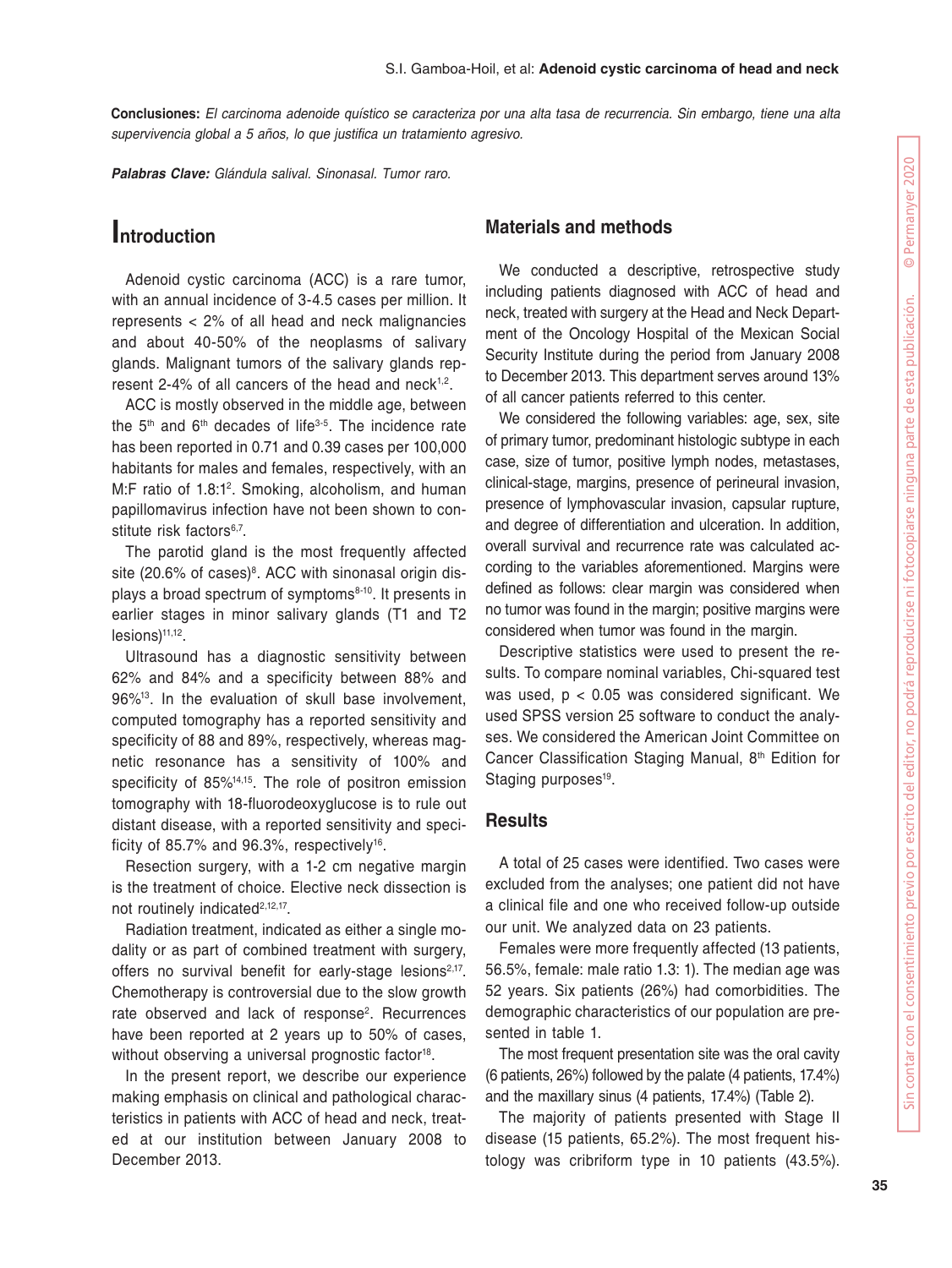**Table 1. Characteristics of patients with adenoid cystic carcinoma of head and neck**

| <b>Characteristics</b> | <b>Measurement scale</b> | Patients = $23$ (%) |
|------------------------|--------------------------|---------------------|
| Diabetes mellitus      | Yes                      | 1(4.3)              |
| Arterial hypertension  | Yes                      | 5(21.7)             |
| Smoking                | Yes                      | 8(34.8)             |
| Alcoholism             | Yes                      | 6(26.1)             |

#### **Table 2. Sites and subsites for presentation**

| <b>Sites</b>          | <b>Subsites</b> | Patients = $23$ (%) |
|-----------------------|-----------------|---------------------|
| Major salivary glands | Parotid         | 2(8.7)              |
|                       | Submandibular   | 2(8.7)              |
| Minor salivary glands | Oral cavity     | 6(26)               |
|                       | Lower lip       | 1(4.3)              |
| Oropharynx            | Tongue base     | 2(8.7)              |
|                       | Palate          | 4(17.4)             |
| Paranasal sinuses     | Maxillary       | 4(17.4)             |
|                       | Ethmoidal       | 1(4.3)              |
| Evelid                |                 | 1(4.3)              |

A combination of cribriform type with other histological variants was observed in 10 patients (43.5%). After resection, positive margins were observed in 15 patients (65.2%) and neural invasion in 8 patients (34.8%). Grade II tumors were the most frequent (16/23 patients, 69.6%) (Table 3).

Treatments performed in our population are shown in table 4. One patient with a lesion located in the maxillary sinus was treated with neoadjuvant chemotherapy based on 2,5-fluorouracil cycles followed by surgery and adjuvant radiotherapy; one patient with a lesion located in the oral cavity was treated with neoadjuvant chemotherapy based on 1 cycle of carboplatin and paclitaxel followed by surgery without radiotherapy and one patient with a lesion located in the maxillary sinus was treated with neoadjuvant chemotherapy based on 4 cycles of carboplatin and paclitaxel-doxorubicin followed by surgery, without radiotherapy (Table 4).

We found no difference in recurrence at 5 years when considering tumor site presentation and histopathological characteristics; only the variable age < 60 years showed statistical significance when analyzing 5-year survival ( $p = 0.003$ ). No other variables were found to be significant (Table 5).

We observed a greater recurrence rate in the first 2 years (8 patients, 53%). Local recurrence was more

#### **Table 3. Histopathological characteristics**

| <b>Characteristics</b>  | <b>Measurement scale</b>                                                  | Patients = $23$ (%) |
|-------------------------|---------------------------------------------------------------------------|---------------------|
| Histology               | Cribriform                                                                | 10(43.5)            |
|                         | Solid                                                                     | 2(8.7)              |
|                         | Cribriform tubular                                                        | 3(13)               |
|                         | Cribriform solid                                                          | 3(13)               |
|                         | Cribriform solid tubular                                                  | 4(17.4)             |
|                         | Solid tubular                                                             | 1(4.3)              |
| Size                    | T1                                                                        | 5(21)               |
|                         | T <sub>2</sub>                                                            | 17 (73.9)           |
|                         | T <sub>3</sub>                                                            | 1(4.3)              |
| Lymph nodes             | Yes                                                                       | 2(8.7)              |
| Metastases              | <b>No</b>                                                                 | 23 (100)            |
| Clinical stage          | I                                                                         | 5(21.7)             |
|                         | $\label{eq:1} \prod_{i=1}^n \left\{ \prod_{i=1}^n \frac{1}{n_i} \right\}$ | 15 (65.2)           |
|                         | $\mathbf{  }$                                                             | 3(10)               |
| Positive margins        | Yes                                                                       | 15 (65.2)           |
| Neural invasion         | Yes                                                                       | 8(34.8)             |
| Lymphovascular invasion | Yes                                                                       | 2(8.7)              |
| Capsular rupture        | Yes                                                                       | 0(100)              |
| Grade                   | $\overline{\phantom{a}}$                                                  | 3(13)               |
|                         | $\mathsf{II}$                                                             | 16 (69.6)           |
|                         | Ш                                                                         | 4(17.4)             |
| Ulceration              | Yes                                                                       | 2(8.7)              |

#### **Table 4. Treatment performed**

| Treatment                      | Patients = $23$ (%) |
|--------------------------------|---------------------|
| Surgery                        | 13(57)              |
| QT neo + surgery               | 2(9)                |
| Surgery + Rt adjuvant          | 7(30)               |
| Qt neo + surgery + RT adjuvant | 1(4)                |

QT neo: neoadjuvant chemotherapy; Rt: radiotherapy.

common at 2 years follow-up as compared to late recurrence (7 patients, 46% vs. 1 patient, 7 %), p = 0.008. Lung was the most frequent site of distant recurrent (Table 6).

The median time to recurrence was 23 months (range 4-60 months). Two-year recurrence-free survival was 65%, whereas 5-year recurrence-free survival was 35%. Two-year overall survival was 96% and 5-year overall survival as 78% (Fig. 1).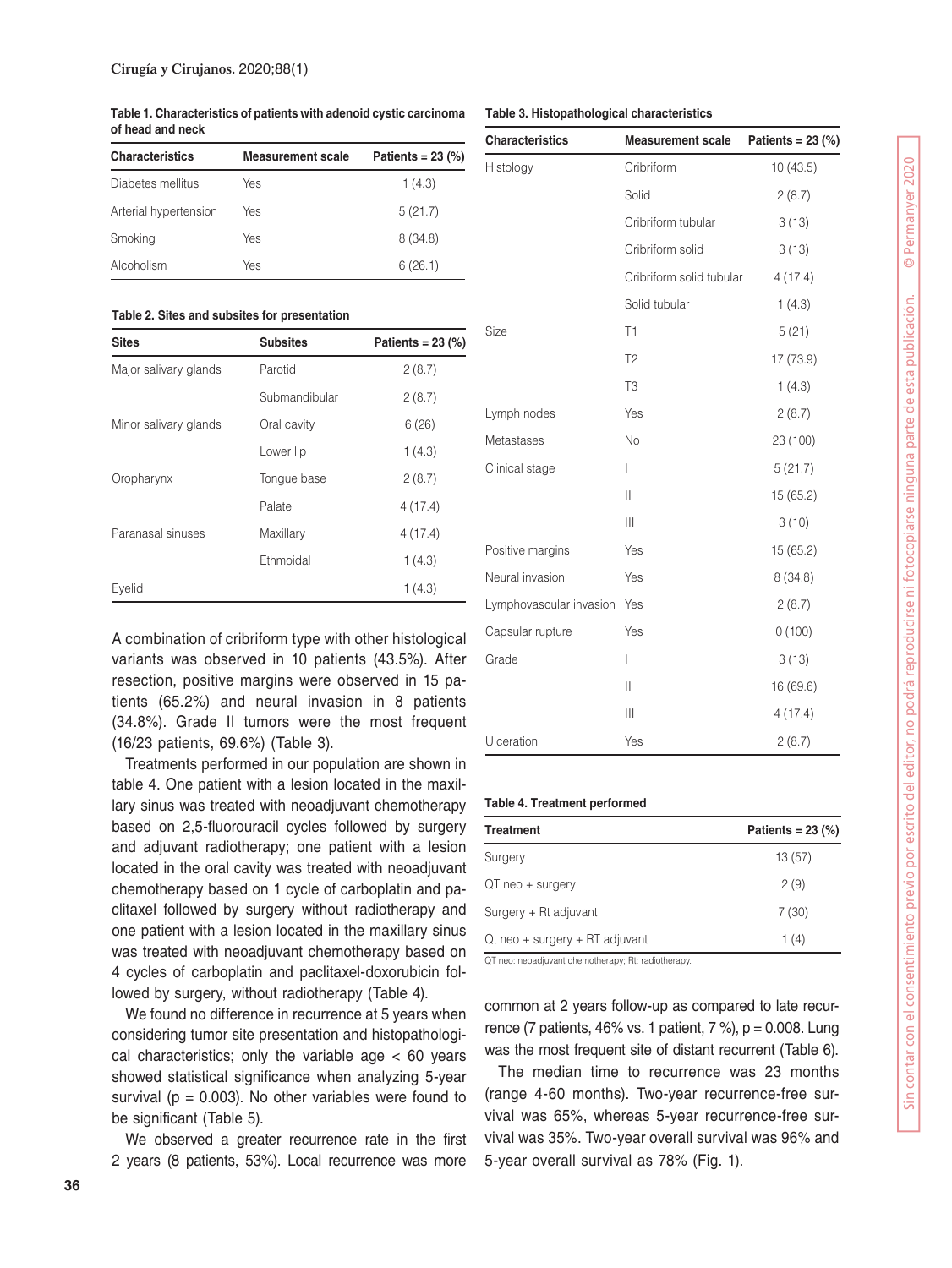### S.I. Gamboa-Hoil, et al: **Adenoid cystic carcinoma of head and neck**

| <b>Characteristics</b> | <b>Measurement scale</b>             | Recurrence<br>15 (65%) | No recurrence<br>8 (35%) | p-value | <b>Survived</b><br>18 (78%) | No survived<br>5 (22%) | p-value |
|------------------------|--------------------------------------|------------------------|--------------------------|---------|-----------------------------|------------------------|---------|
| Age                    | Minor 40                             | 4(17)                  | 0(0)                     | 0.13    | 1(4)                        | 3(13)                  | 0.003   |
|                        | 40-60                                | 8(35)                  | 6(26)                    |         | 14(61)                      | 0(0)                   |         |
|                        | Greater 60                           | 3(13)                  | 2(9)                     |         | 3(13)                       | 2(9)                   |         |
| Gender                 | Male                                 | 7(30)                  | 3(13)                    | 0.51    | 8(35)                       | 2(9)                   | 0.63    |
|                        | Female                               | 8(35)                  | 5(22)                    |         | 10(43)                      | 3(13)                  |         |
| <b>Sites</b>           | Major salivary glands                | 2(9)                   | 2(9)                     | 0.34    | 2(9)                        | 2(9)                   | 0.28    |
|                        | Minor salivary glands                | 4(17)                  | 3(13)                    |         | 6(26)                       | 1(4)                   |         |
|                        | Oropharynx                           | 5(22)                  | 1(4)                     |         | 6(26)                       | 0(0)                   |         |
|                        | Paranasal sinuses                    | 4(17)                  | 1(4)                     |         | 3(13)                       | 2(9)                   |         |
|                        | Eyelid                               | 0(0)                   | 1(4)                     |         | 1(4)                        | 0(0)                   |         |
| Histology              | Cribriform                           | 9(39)                  | 4(17)                    | 0.48    | 9(39)                       | 4(17)                  | 0.25    |
|                        | Solid                                | 6(26)                  | 4(17)                    |         | 9(39)                       | 1(4)                   |         |
| Size                   | T1                                   | 2(9)                   | 3(13)                    | 0.20    | 4(17)                       | 1(4)                   | 0.70    |
|                        | $\geq$ T2                            | 13(57)                 | 5(22)                    |         | 14(61)                      | 4(17)                  |         |
| Lymph nodes            | $(+)$                                | 1(4)                   | 1(1)                     | 0.88    | 2(9)                        | 0(0)                   | 0.60    |
|                        | $(-)$                                | 14(61)                 | 7(30)                    |         | 16(70)                      | 5(22)                  |         |
| Clinical stage         | $\mathbf{I}$                         | 2(9)                   | 3(13)                    | 0.20    | 4(17)                       | 1(4)                   | 0.70    |
|                        | $\geq$ $\mid\mid$                    | 13(57)                 | 5(22)                    |         | 14(61)                      | 4(17)                  |         |
| Positive margins       | $(+)$                                | 11(48)                 | 4(17)                    | 0.25    | 11(48)                      | 4(17)                  | 0.41    |
|                        | $(-)$                                | 4(17)                  | 4(17)                    |         | 7(30)                       | 1(4)                   |         |
| Neural invasion        | $(+)$                                | 6(26)                  | 2(17)                    | 0.40    | 7(30)                       | 1(4)                   | 0.41    |
|                        | $(-)$                                | 9(39)                  | 6(26)                    |         | 11(48)                      | 4(17)                  |         |
| Lymphovascular         | $(+)$                                | 1(4)                   | 1(4)                     | 0.88    | 2(9)                        | 0(0)                   | 0.60    |
| invasion               | $(-)$                                | 14(61)                 | 7(30)                    |         | 16(70)                      | 5(22)                  |         |
| Capsular rupture       | $(-)$                                | 15 (65)                | 8(35)                    |         | 18 (78)                     | 5(22)                  |         |
| Grade                  | $\mathbf{I}$                         | 2(9)                   | 1(4)                     | 0.89    | 2(9)                        | 1(4)                   | 0.48    |
|                        | $\vert\vert$                         | 10(43)                 | 6(26)                    |         | 12(52)                      | 4(17)                  |         |
|                        | $\left\vert \right\vert \right\vert$ | 3(13)                  | 1(4)                     |         | 4(17)                       | 0(0)                   |         |
| Ulceration             | $^{(+)}$                             | 2(9)                   | 0(0)                     | 0.41    | 2(9)                        | 0(0)                   | 0.60    |
|                        | $\left( -\right)$                    | 13(57)                 | 8(35)                    |         | 16 (70)                     | 5(22)                  |         |

|  |  | Table 5. Frequency of recurrence and 5-year survival according to the site of presentation and histopathological characteristics |
|--|--|----------------------------------------------------------------------------------------------------------------------------------|
|  |  |                                                                                                                                  |

p ≤ 0.05: significant.

# **Discussion**

et al.11, as well as in a national report by Luna-Ortiz et al.<sup>3</sup>

In our cohort, ACC was more frequent in females (male:female ratio 1:1.3). Our incidence rate and median age at presentation (52 years) are similar to those previously reported by Ouyang et al.<sup>8</sup> and Monteriro

We observed an overall 5-year survival of 77% in females and 80% in males. Monteiro reported a 72.1% overall survival rate in females, and 62.7 in males. In our study, in the same way as published by Pinakapani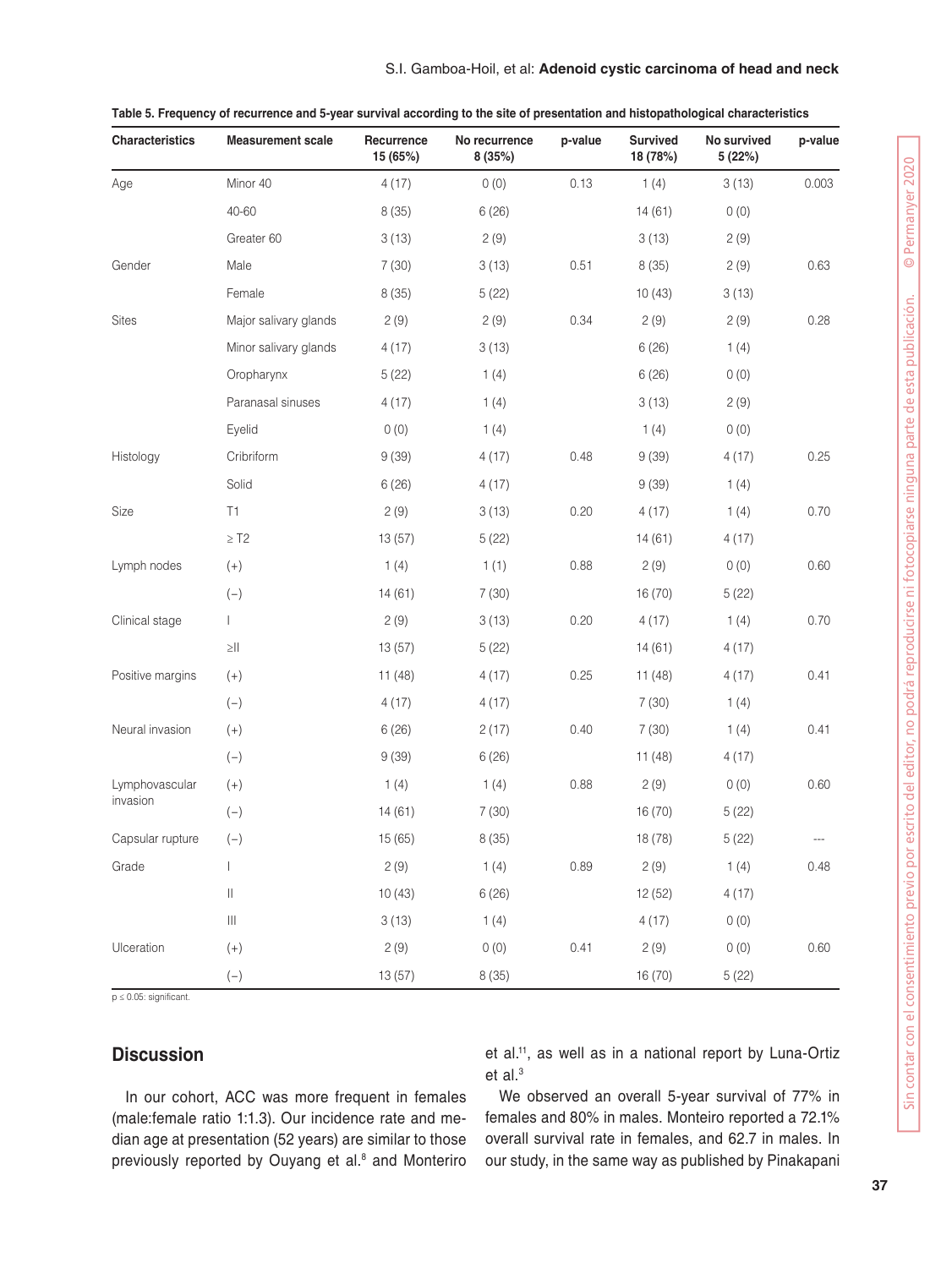

**Figure 1.** *Overall survival and recurrence rate at 2 and 5 years.*

**Table 6. Local and distance recurrence according to the period of time studied**

| Time (month) | Local | Local + pulmonary | p-value |
|--------------|-------|-------------------|---------|
| $\leq 24$    | 7(46) | 1(7)              | 0.008   |
| > 24         | 1(7)  | 6(40)             |         |

 $p < 0.05$ : significant.

et al.9 , there are not significant differences in survival related to gender. Like Ouyang, we found not an association between age and survival. In opposition, Chang et al.<sup>2</sup> found and association between age and local recurrence. This association was not observed in our study.

We observed a greater frequency of lesions in the oral cavity followed by the palate and maxillary sinus. In comparison, Ouyang and Monteiro reported a higher frequency in the palate (29.4%) followed by submandibular lesions (19.3%). While this contrasts with previous reports, we grouped oral cavity lesions that involved floor of the mouth, trigone, jugal mucosa, and the malar area. In Pinakapani's report, the palate is the most frequent intraoral site, whereas the parotid is the most frequent among the major salivary glands.

In addition, we observed a predominance of female patients affected with the nasal cavity and paranasal sinuses lesions. Maxillary sinus was more frequently involved (80%) followed by ethmoidal sinus (20%). Lupinetti et al.<sup>12</sup> and Miller et al.<sup>6</sup> reported a greater frequency in the maxillary sinus from 29.5% to 52% followed by the nasal cavity and the ethmoidal sinus.

With respect to lesion size, we found a greater frequency of T2 tumors (73.9%) with an average tumor size of 3.1 cm (range 1.0-7.0 cm), in concordance with the report by Luna, and similar to the series of da Cruz et al.4, who reported an average size of 3.1- 4.3 cm. In contrast, Lupinetti reports T4 lesions in 65% of the cases, whereas Guntinas-Lichius et al.10 observed T2 in 60%. In our cohort, we observed a 80% survival rate in patients with T1-T2 lesions in contrast to Amitt et al.<sup>20</sup>, who observed a 5-year overall survival of 51%.

We observed positive margins in 65.2% of our cases, in contrast to Luna who reported margins positive in 32.6% of cases, We believe that our high rate of positive margins is due to the fact of tumor site presentation, which is in accordance to Lupinetti, who reported negative margins after resections in 36.4% of their cohort and Bradley, who discusses that tumor location, particularly in the nasal cavity and paranasal sinuses, has a worse prognosis due to the technical difficulty in achieving adequate margins of the tumor<sup>18</sup>. In this regard, Amit et al.<sup>21</sup> described positive margins as a prognostic factor for overall survival (HR 2.68  $p = 0.04$ ) in comparison to negative or close margins  $(< 5$  mm, HR 1.1,  $p = 0.23$ ), that is, it had an equal impact on overall survival. It is important to consider that several studies consider positive and close margins together in the evaluation of survival, which reflects different results. In addition, other authors have reported that negative margins do not seem to improve survival, but local control<sup>9</sup>.

Considering lymph node affection, 8.7% of our cases presented with positive lymph nodes, similar to the rate observed by other reports. Similar to Luna, we did not observe a difference in survival in patients with positive lymph nodes. In addition, we did not observe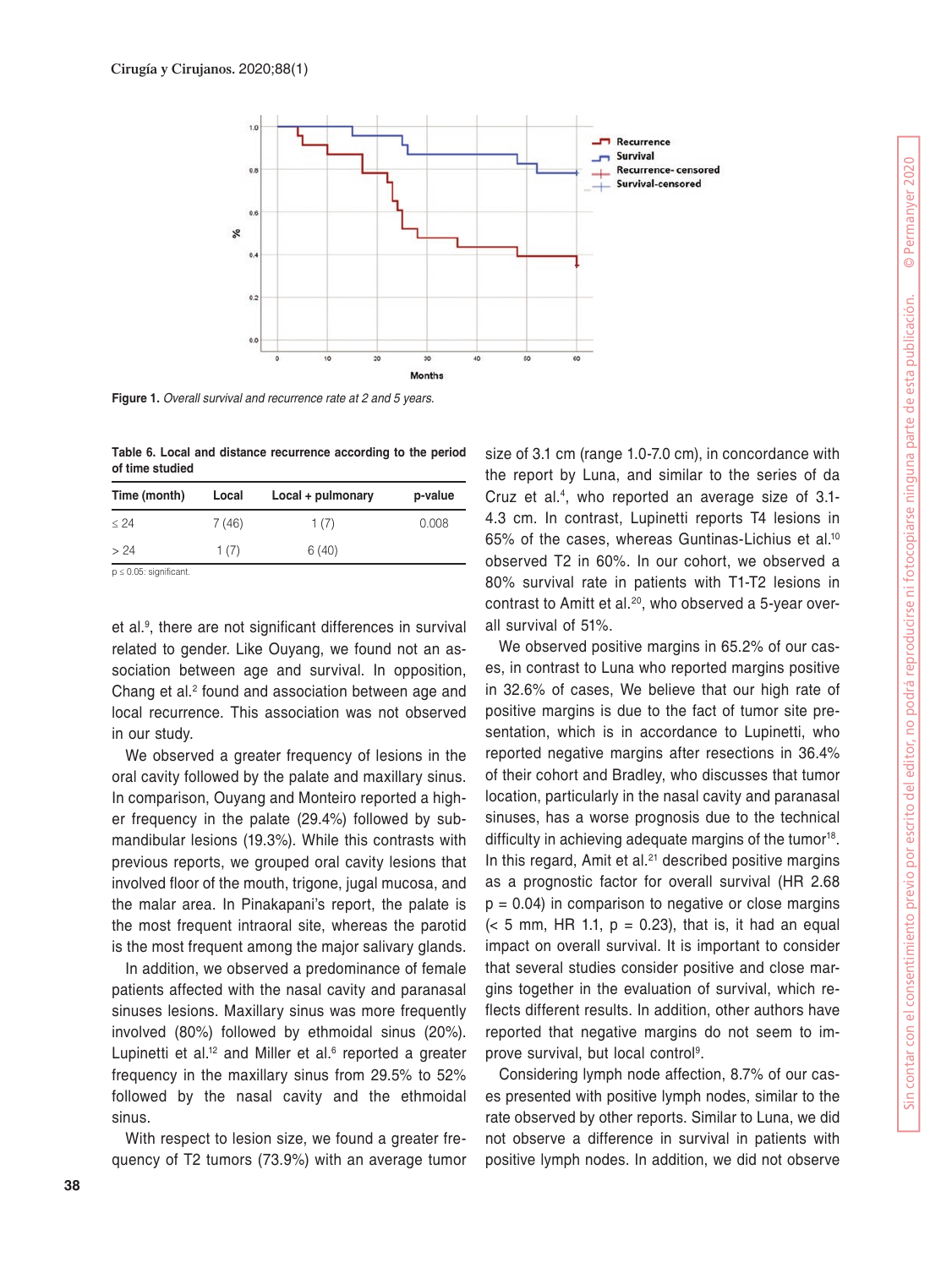patients with metastases at the time of diagnosis; however, an incidence of 4.4-8.5% has been reported<sup>1,4,8</sup>.

About 57% of our patients received only surgery as treatment, whereas 30% received adjuvant radiotherapy and an additional 13% received neoadjuvant chemotherapy. In both local and international reports surgery followed by adjuvant radiotherapy is reported as the most frequent treatment<sup>2-4</sup>. As Monteiro, we did not observe significant differences in treatment modality and 5-year survival.

The use of chemotherapy is controversial, with a limited and poorly defined role, used in most cases as palliative management. However, Amit et al.<sup>21</sup>, on the other hand, consider that the small number of patients treated with primary chemoradiation with curative intent limits any significant analysis.

In our series, cribriform histology was the most frequent (43.5%), while solid histology was present in 8.7%. Cribriform type is reported as the most frequent histology (44.1-70.7% of cases) followed by solid histology  $(20.6-29.3\%)^{3,4,8}$ . When addressing survival, according to histology, we did not observe a significant difference. However, da Cruz found solid histology to be a prognostic factor in survival. In contrast, both Lupinetti et al., and Wang<sup>22</sup> reported a significant difference in the specific survival of disease in favor of cribriform histology.

We observed perineural invasion (presence of viable tumor in the perineural space) in 34.8% of our cases, in contrast to other studies that report up to 48.3% with lymph node involvement<sup>2</sup>. In our study, accordance with Chang and Luna, significant statistical differences between perineural invasion and survival were not found. Pinakapani considers perineural invasion as a prognostic factor, due to the inherent risks of neural propagation, but results have not been clear2,3,9.

Ouyang reported T3-T4 lesions, positive lymph nodes, and lymphovascular invasion as risk factors for local recurrence. For metastases, he added positive margins. Monteiro reported age > 50 years as a prognostic factor for overall, as well initial stage and the perineural invasion. Amit et al.20 reported age as prognostic factors the age over 70, nodal involvement, metastasis, free margins, and tumors located in the nasal cavity and paranasal sinuses; however, in another report<sup> $21$ </sup>, he found no statistical differences between perineural invasion and overall survival or disease-specific survival.

We observed a median time to local or distant recurrence observed of 23 months, similar to that

reported by da Cruz of 27.2 months. We observed a 5-year recurrence rate of 65%. Local recurrences were observed in 53% and distant recurrences in 40%, which combined local recurrence plus metastasis in 47%. In the same manner, as to risk factors, recurrence rates vary according to the author. Monteiro et al. reported a recurrence rate of 34.7%, while da Cruz reported 55%. Local recurrences have been described from 10.3% to 74% and metastases from 17.2% to 68.5%2,4,8,11,23.

We observed that lung was the most frequent site of metastasis (100% of our cases) with a median time to distant recurrence of 28.5 months. Females were more prone to develop a distant recurrence (57.2%). Girelli et al. reported the lung as the most frequent site of recurrence, with the majority of lesions appearing after 36 months of follow-up. However, Girelli observed a greater frequency in males  $(58\%)^{24}$ . Spiro<sup>25</sup> suggested that the incidence of metastases to other anatomical sites is probably higher than previously recognized, because once the lung metastases are detected no further investigations are made.

Five-year overall survival observed in our cohort was 78%, which agrees with that reported by Luna of 57.6% and other authors. In our study, 5-year survival in patients without recurrence was 100%, while in patients with recurrences, this dropped to 66%. In contrast, Ouyang reported a 5-year overall survival in patients without recurrence of 86.1%, and in patients with recurrence of 81.2%, and Lupinetti observed a 5-year survival in patients nasal cavity and paranasal sinuses tumors of 62.9% and recurrence in 56.2% (30.5% local and 38.1% distant, 67% with lung metastases).

As pointed out by Coca-Pelaz et al. and Bradley, due to the tumoral behavior and the possibility of late recurrences and distant metastasis after many years, it is important to have longer surveillance periods<sup>1,18</sup>.

## **Conclusions**

The cystic adenoid carcinoma is characterized by a high frequency of recurrences but with a high overall survival at 5 years, which justifies an aggressive surgical treatment.

## **Conflicts of interest**

The authors declare not having any conflicts of interest.